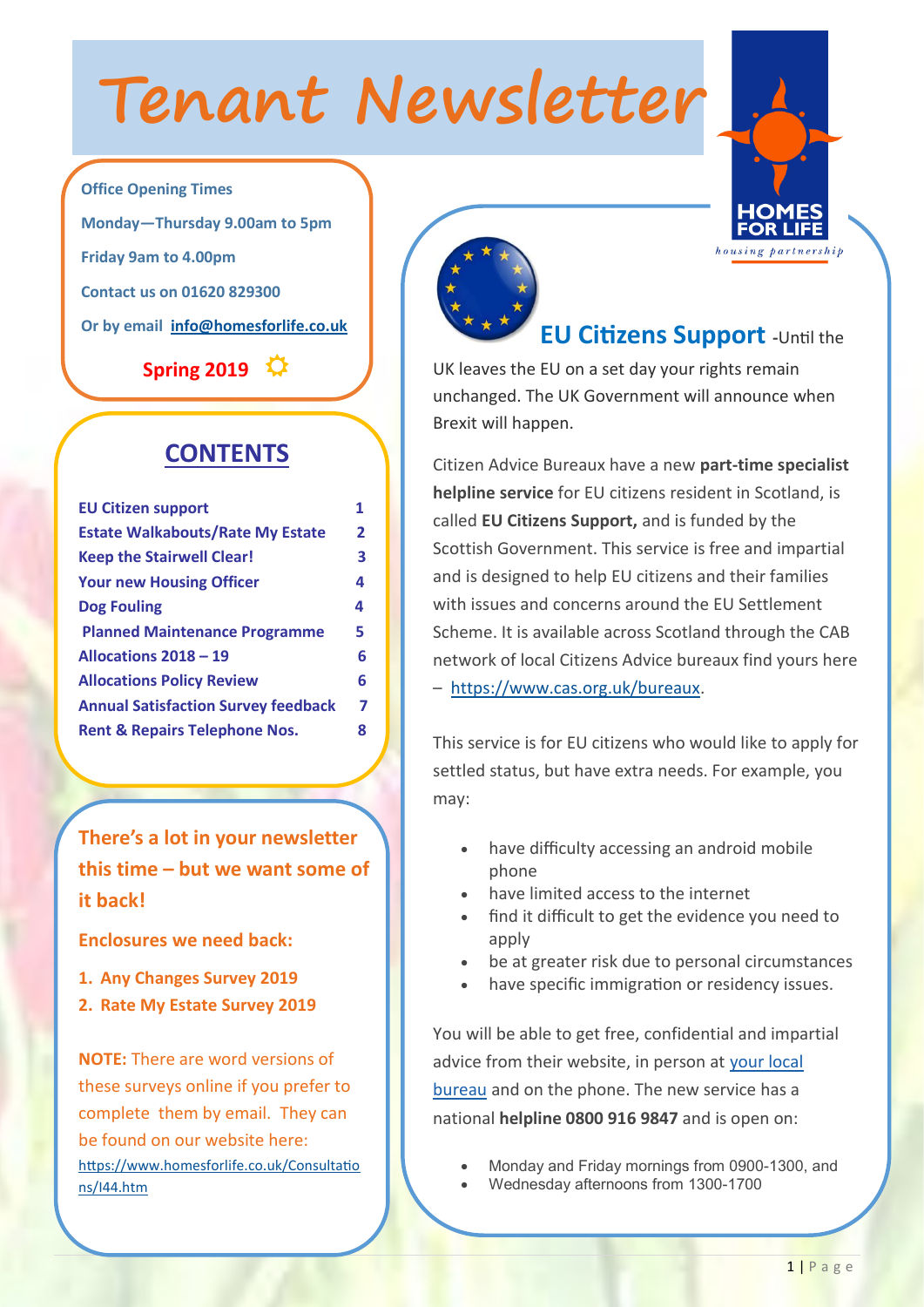# **Estate Walkabouts**

**Do you want to help make your development a great place to live?** If so, come and join an estate walkabout and help to improve the appearance of your estate.

### **What is the aim of an estate walkabout?**

Estate walkabouts happen to give tenants and officers the chance to work together to identify improvement you would like to see in your development which will make it a better place to live.

**What do I have to do?** All you have to do to take part in the walkabout is turn up on the day! Or if you can't make it complete the enclosed Rate my Estate form either by mail or online.

### **Tuesday 21nd May**

|                               | Goldenstones Ave, Dunbar                 | $10.00$ am |  |  |  |  |  |
|-------------------------------|------------------------------------------|------------|--|--|--|--|--|
|                               | Smiddy Wynd and Prestonkirk, East Linton |            |  |  |  |  |  |
|                               | 11.45am                                  |            |  |  |  |  |  |
| Thursday 23 <sup>th</sup> May |                                          |            |  |  |  |  |  |
|                               | Limeylands Court, Ormiston               | 9.15am     |  |  |  |  |  |
|                               | MacFarlane Court, Elphinstone            | 10.45am    |  |  |  |  |  |
| Tuesday 28 <sup>th</sup> May  |                                          |            |  |  |  |  |  |
|                               | Roodlands Court, Haddington              | 10.00 am   |  |  |  |  |  |

Davison Terr/Place, Haddington **10.45am** Kennedy Court, Haddington **11.30am**

### **Thursday 30st May**

Barga Court , Cockenzie **9.15am** Hares Close, Cockenzie **10.15am** Walden Terr/Pl, Gifford **2.30 pm Tuesday 4th June** 

Muirfield Drive/Gardens, Gullane **10.00am**

## **Rate My Estate**



We have enclosed a survey for tenants who may not be able to attend the annual "walkabout" - this is an option to return a "Traffic Light" assessment of your development to let us know if there are any areas you'd like to suggest improvements.

See the enclosed Rate My Estate Guide

- Everything is fine – keep it up

Fair

Good

- Some improvements needed

-Urgent attention needed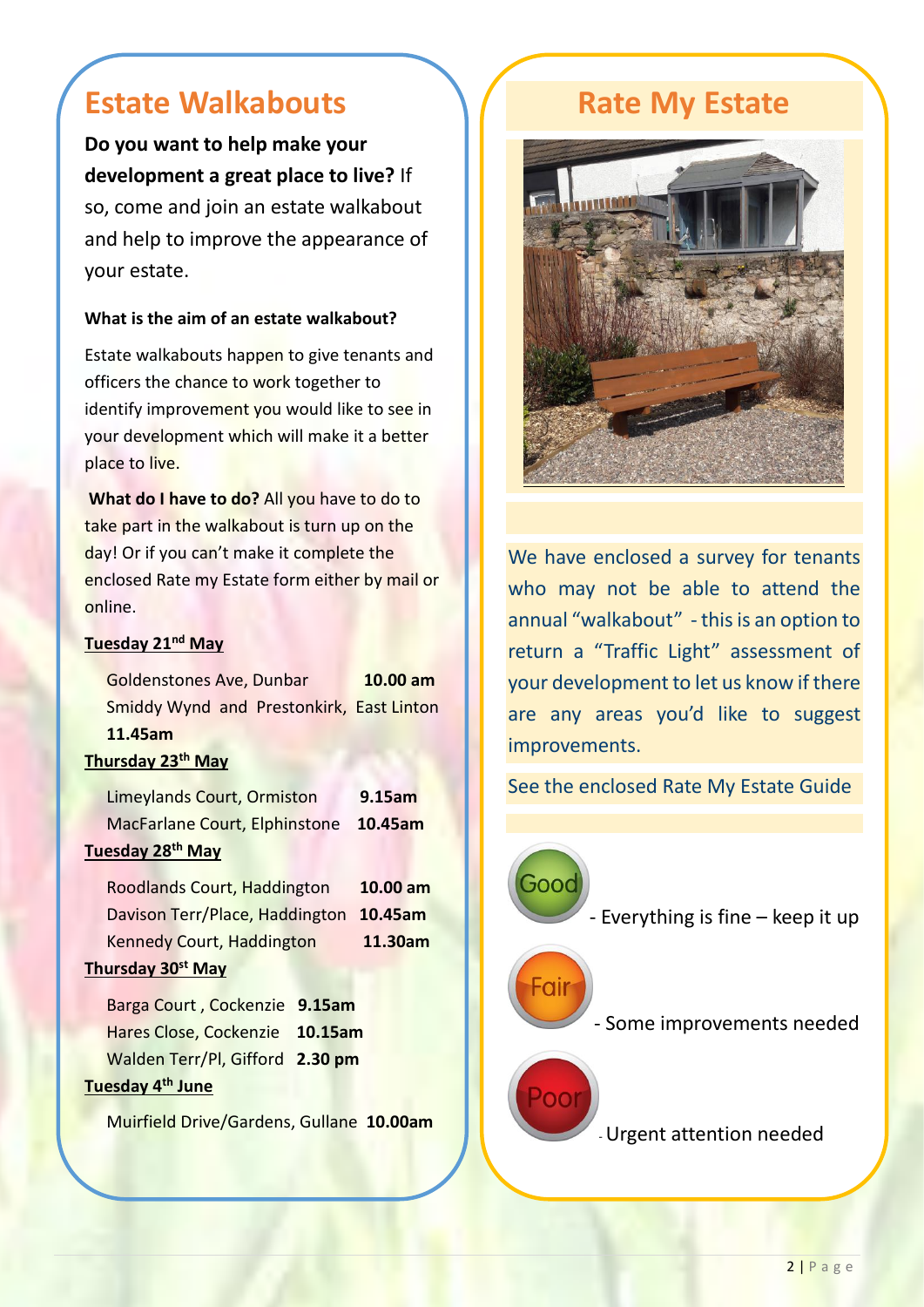### Keep the Stairwell Clear! The communal stair is your only means of escape in the event of a fire. The Housing Officer and Maintenance Officer carried out recent inspections and noted that **bicycles, push chairs** and **children's toys** were obstructing the exits; doors had been wedged open and there were several personal items such as **ornaments, flower pots, book cases, wall hangings** in communal areas. These now need to be removed.

When the Housing Officer begins the inspections from May 2019 we will look at all obstructions as a fire hazard and a Breach of your Tenancy.

We will be posting warning notices about the dangers of leaving things in the communal stair. A fire started in a communal stair can trap you, and can potentially kill. Even a small bag of rubbish, a child's plastic trike, or an old rug can create enough smoke to fill a whole stair. As a reminder to ALL tenants it is important that you familiarise yourself with the following as these are a list of things you can do to help to prevent the risk of fire:

As per section 2.13 of your tenancy Agreement

"*No property belonging to you or anyone residing with you or anyone visiting you, including bicycles, motorcycles or prams, should be stored in any of the common parts except in areas set aside for storage. You must not do anything, which causes inconvenience or danger to anyone using the common parts*."

- •No refuse bags, combustible materials or items of furniture should be stored in common areas such as stairways, corridors. By keeping these areas clear it will protect escape routes and reduce the risk of deliberate fires.
- Fire alarm panels, fire doors and dry riser landing valves are there to assist with firefighting operations. If you see damage to any of these features, please report it immediately.
- Most doors in common areas are fire resisting and fitted with self closing devices and should never be wedged open.
- •Bin rooms and access doors to the building should be kept secure to prevent intruders starting deliberate fires.
- There should be no gas cylinders, flammable liquids or fuels stored or used within a flatted building.
- •Don't store prams, bicycles or mobility scooters in communal areas without the permission of the landlord. You won't get permission if the fire safety of the block is put at risk.
- If you see anything in the communal areas that doesn't belong there, remove it or tell your landlord.
- Make sure you put all rubbish in the bins provided don't leave it lying around in the refuse area as this can easily be set on fire. Even a small bag of rubbish can create enough smoke to fill a whole stair.

The Scottish Fire & Rescue Service provides free home safety advice. For more information call 0800 0731 999 ; text 80800 or visit their website at [www.firescotland.gov.uk.](http://www.firescotland.gov.uk/)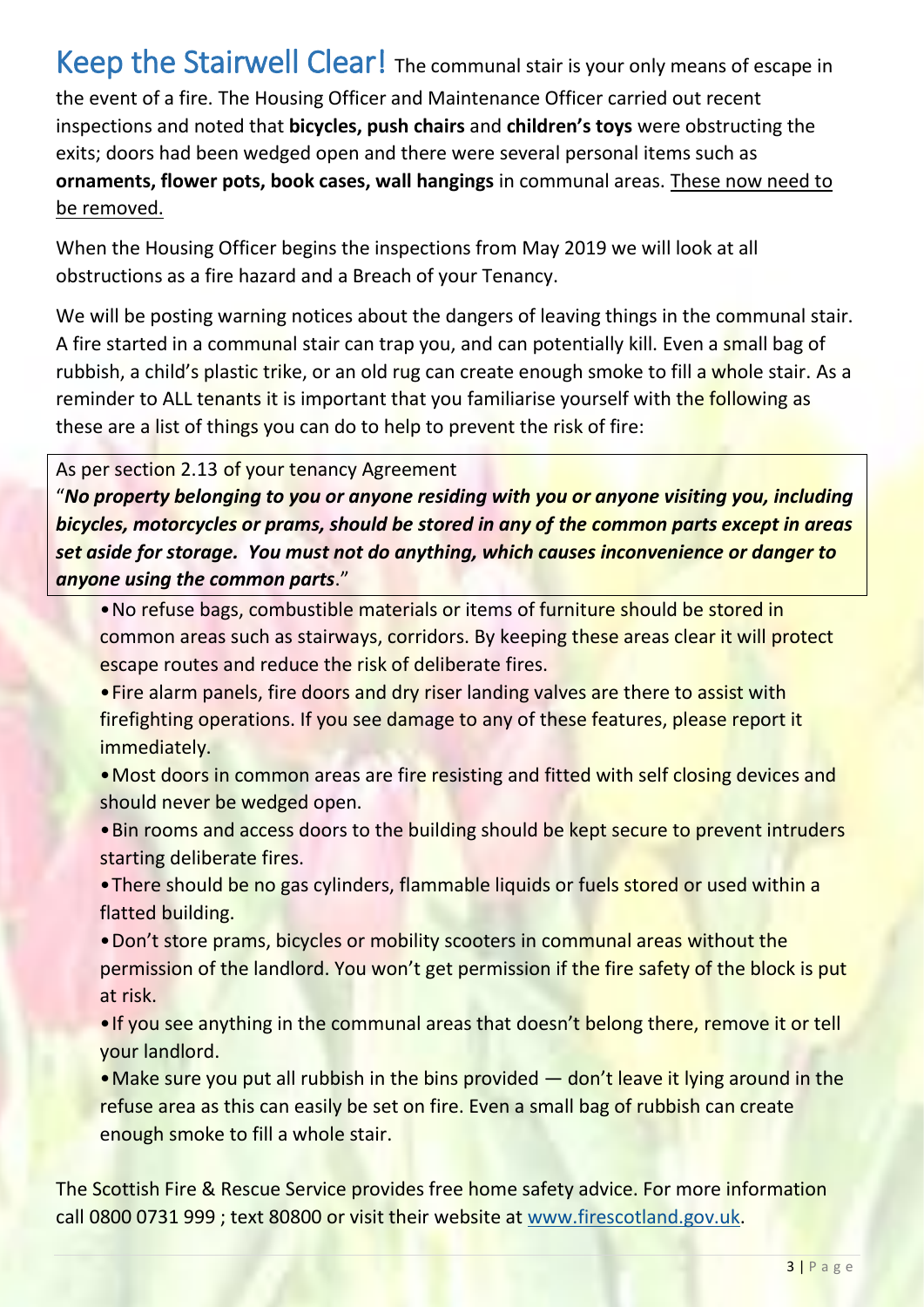# Your New Housing Officer

We are delighted to introduce your new Housing Officer Michelle Scott, who joins us from  $7<sup>th</sup>$  May . Michelle fills the vacancy left by Jane MacDonald who we'd like to thank for her time here as she moves on to new challenges. Michelle is an experienced and qualified Housing Professional. She has worked in Housing for over 10 years. This includes more than 8 years as a generic Housing Officer with Registered Social Landlords - most recently at Waverly Housing and previously at Karbon Homes. We are a very small organisation and the post of Housing Officer is central to our service delivery so it was essential we found someone able to comfortably take on such a challenging role. We are therefore very pleased to have secured Michelle's services and



look forward to working together. We'd also like to thank **Alison Vass** for so ably stepping in to provide cover during the recruitment period.

## **DOG FOULING**



**We've received a number of recent complaints about people not cleaning up after their dog**. Not cleaning up after your dog is illegal as a result of The Dog Fouling (Scotland) Act 2003. In 2016 the fixed penalty for leaving dog fouling was increased to £80 and can in some cases

lead to conviction and a fine of up to £500. **It is also a Breach of your Tenancy Agreement.** In addition to being a nuisance to pedestrians and walkers, dog fouling can also be dangerous to people's health.

### What you can do:

- Follow the golden rules: Grab it, bag it, bin it.
- **If you see someone allowing their dog to foul and if you feel safe, politely but firmly** encourage them to clear up after their dog.
- If you don't feel that you can approach someone, report dog fouling to the Council's Dog Warden - particularly if you know who is letting their dog foul regularly.

### You can report dog fouling to East Lothian Dog Warden online here

[https://www.eastlothian.gov.uk/forms/form/10218/en/dog\\_fouling](https://www.eastlothian.gov.uk/forms/form/10218/en/dog_fouling) or by ringing **01875 824305** and asking to speak to the Dog Warden. To help them investigate and target warden patrols, please tell them:

- where and when fouling is happening
- the dog owner's name and address, if you know it
- what the dog looks like, including breed and colour
- your own contact details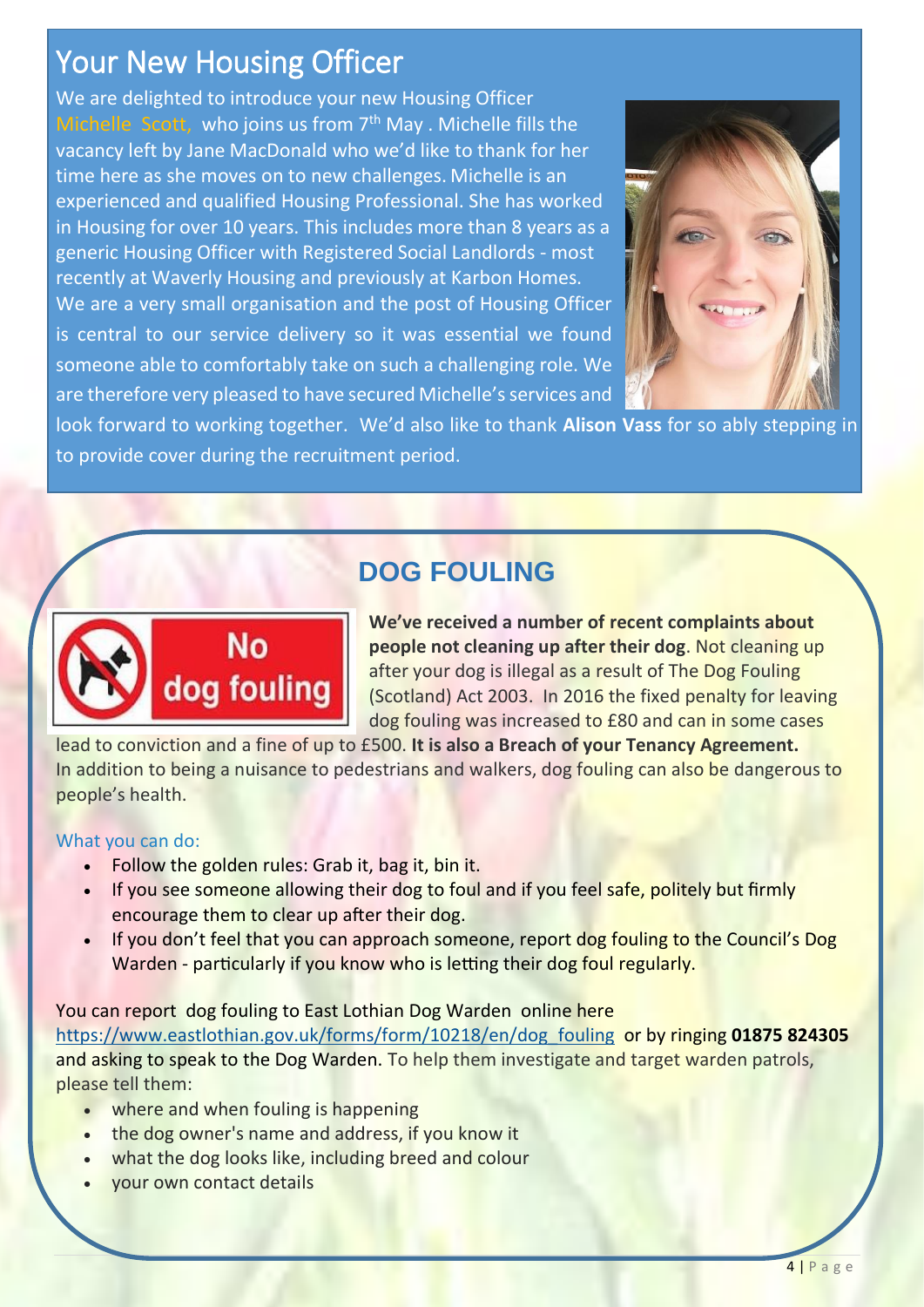# **Planned Maintenance 2018-2020**

**During 2018 - 2019, we completed £250,000 worth of planned maintenance work.**  This included:

- **Kitchen and Gas Boiler replacements- 10 homes** at Roodlands Court, Haddington;
- **1st time Shower Installs – 84 homes** at Walden Terr/Place, Gifford; Forth Street, North Berwick; Barga Court, Cockenzie: Old Course Gate, Musselburgh and Market Street, Haddington. This completed our shower install program. **All HfL homes have now been offered showers.**
- **Periodic Electrical Safety Testing, remedials, servicing of electric heating and upgrading of Fire Protection Systems\****(where required)*- **137 homes** at Longstone Ave, East Linton; Hare's Close, Cockenzie; Bankfoot, Prestonpans; Kennedy Court, Davidson Terrace/Place, Market Street and Roodlands Court, Haddington; Goldenstones Ave, Dunbar; Limeylands Crt, Ormiston;



Prestonkirk/Smiddy Wynd, East Linton; and MacFarlane Crt, Elphinstone.

**During 2019-2020 we plan to complete a significantly larger programme of planned maintenance work.** This includes:

- **Kitchen & Boiler Replacements 6 homes** at St Andrew Street
- **Periodic Electrical Safety Testing, remedials, servicing of electric heating and upgrading of Fire Protection Systems\****(where required)*- **105 homes** at St Andrew & Forth Street, North Berwick; Muirfield Gardens & Drive, Gullane; Walden Place and Terrace, Gifford; Old Course Gate, Musselburgh;
- **External Painterwork- 304 homes** in all our developments.
- **Upgrading or replacement of heating** balance of any outstanding works required to meet Energy Efficiency Standard for Social Housing.

Tenants whose homes are included in this programme will be contacted with further detail when available.

*(\* A new legal standard for Fire Detection Systems will apply from Feb 2021. All HfL homes will meet this standard by Mar 2020.)*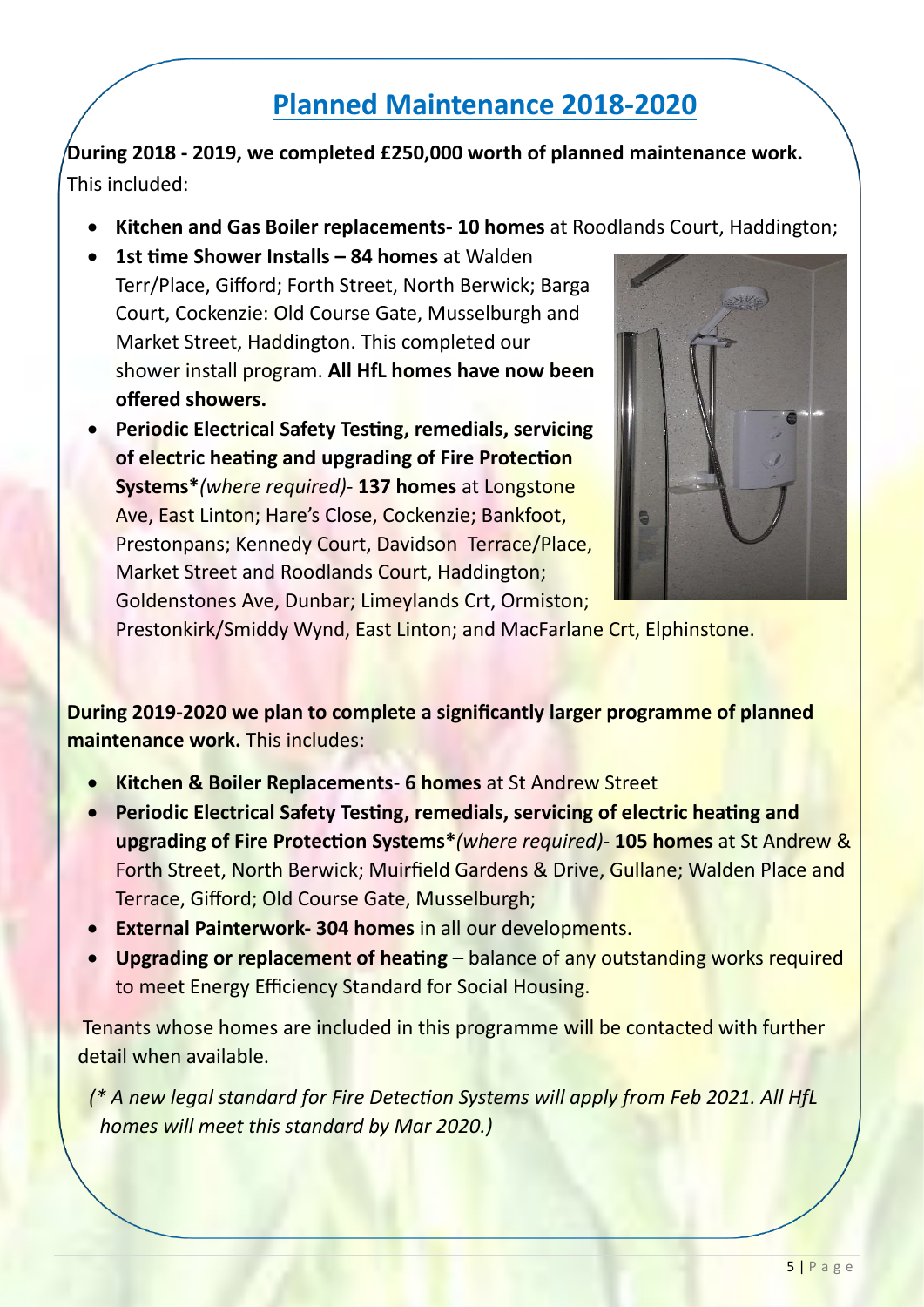# **Allocations 2018-2019**

We advertised **10 vacancies** through Homehunt, of these **6 were allocated to priority homeless** pass holders. We arranged **3 internal transfers** and agreed **6 mutual exchanges.**

| <b>Area</b>          | Nos. of<br>allocations | 1 bed flat               | 2 bed flat               | 3 bed<br><b>House</b> | <b>Average nos. of</b><br>applicants per property |
|----------------------|------------------------|--------------------------|--------------------------|-----------------------|---------------------------------------------------|
| <b>Totals</b>        | 10                     | 5                        | 4                        | 1                     | 87                                                |
| Cockenzie            | $\mathbf{1}$           | $\overline{\phantom{0}}$ | $\mathbf{1}$             |                       | 175                                               |
| Gullane              | 5                      | $\overline{3}$           | $\overline{2}$           |                       | 88                                                |
| Gifford              | $\overline{2}$         | $\mathbf{1}$             | $\overline{\phantom{a}}$ | 1                     | 75                                                |
| <b>North Berwick</b> | $\mathbf{1}$           |                          | $\mathbf{1}$             |                       | 71                                                |
| <b>East Linton</b>   | 1                      | $\mathbf{1}$             |                          |                       | 51                                                |

From this Allocation information you will see 90% of advertised allocations were for 1 and 2 bedroom flats. We advise tenants who are looking for larger properties or houses that a Mutual Exchange with another social landlord is very often a much quicker solution. 6 tenants exchanged last year. We always look at our own tenants needs before we advertise but were only able to accommodate **3** transfers.

We have a joint mutual exchange list with East Lothian Council and East Lothian HA called **East Lothian X-Changes**. You can search for a property here:

**https://www.elha.com/mutex/se arch**

### **Allocation Policy Changes**

We started the consultation process last spring, asking for tenant volunteers to become involved in the review of the Allocation policy. We discussed the changes brought about by the **Housing (Scotland) Act 2014** with a presentation at our AGM in September. (*This is still available on our website*).

We subsequently had a meeting at the Maitlandfield Hotel with interested tenants, this was an interesting meeting with some very diverse views. We then sent out a survey to all our tenants, other agencies we work with and included a link to the survey on our homehunt adverts. The responses so far:

|                                  | <b>Agree</b> | <b>Disagree</b> |
|----------------------------------|--------------|-----------------|
| 01 Home Ownership                | 78.9%        | 21.1%           |
| 02 Reasonable Preference         |              |                 |
| <b>Under Occupation</b>          | 100%         | O               |
| <b>3 Succeeding Tenancies</b>    | 88.9%        | 11.1%           |
| <b>4 ASB Existing tenants</b>    | 100%         | 0               |
| <b>4 ASB Low level breaches</b>  | 100%         | O               |
| <b>5 ASB Prospective tenants</b> | 95.0%        | 5.0%            |
| <b>6 Streamlined Eviction</b>    | 94.7%        | 5.3%            |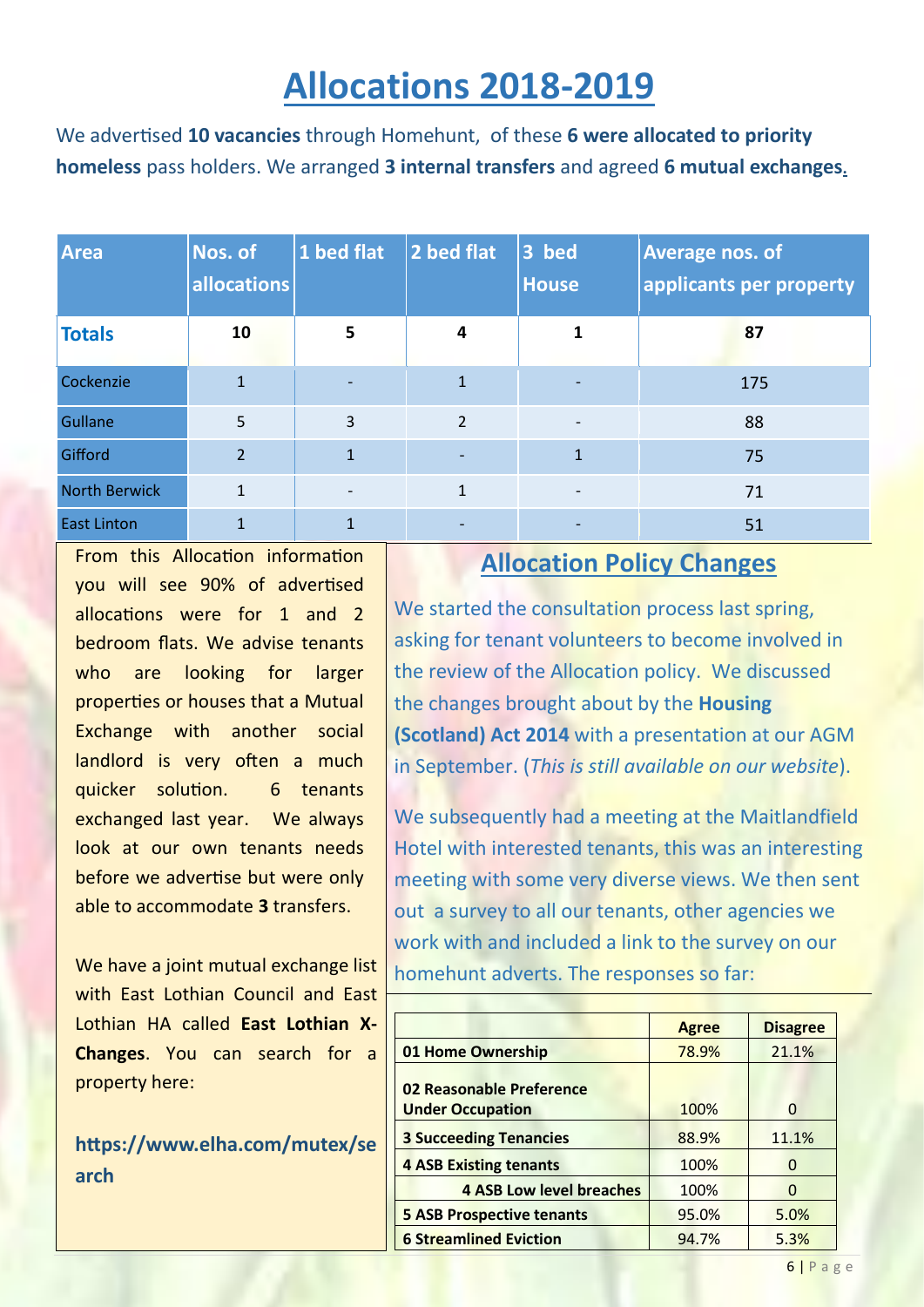# **Annual Satisfaction Survey**

Enclosed is the full report on the results of our annual satisfaction survey. We carried out a postal survey over Oct/Nov 2018. We received 141 completed surveys, representing 51.6% of all tenants and 13 more than the last full survey in 2016. This is an excellent response level from a postal survey, and accepted as sufficient to take reassurance in accuracy in interpreting the majority of results.

We have maintained high satisfaction ratings across all areas questioned, 4 areas have shown increased satisfaction, 2 remained more or less the same (less than 1% change) and 2 areas show a drop in satisfaction.

Areas with more than 1% increases in satisfaction – **Overall Satisfaction** with Homes for Life is up 4.6%; **Rent as Value for Money** had been decreasing but is up 3.9%; **Keeping Tenants Informed** up 6.4%. **Satisfaction with Standard of Home** when moving in shows the most increased satisfaction at 100% , up 20%.

Two areas remaining fairly static - **Satisfaction with Quality of Home** is down 0.5% and **Satisfaction with Repairs** has dropped by 0.5%

Areas showing more than 1% drop in - are **Management of Neighbourhood** down by 1.9% (8 tenants expressed dissatisfaction but there is no clear pattern to this) and **Opportunities to Participate** down 1.8% (though no tenants were dissatisfied). Although there were no tenant's expressing dissatisfaction with opportunities to participate there was an increase in people opting for Neither/Nor, up 2.6%.

Whilst the response rate is excellent, statistically 141 is a small number of responses so one tenant can make a difference of almost 1% either way. Also tenants opting for Neither Nor may not be dissatisfied but will reduce the overall % of active satisfaction. By removing Neither Nor we can look at Active Satisfaction which can offer greater indication of areas which may need more focus eg Repairs. Which is the only Area below 93% Active Satisfaction and 9.1% below the ARC average.

The 3 service issues which are of greatest priority to tenants continues to be **Repairs and Maintenance**, closely followed by **Quality of Home,** followed by **Value for Money** for rent.



### Service Priorities